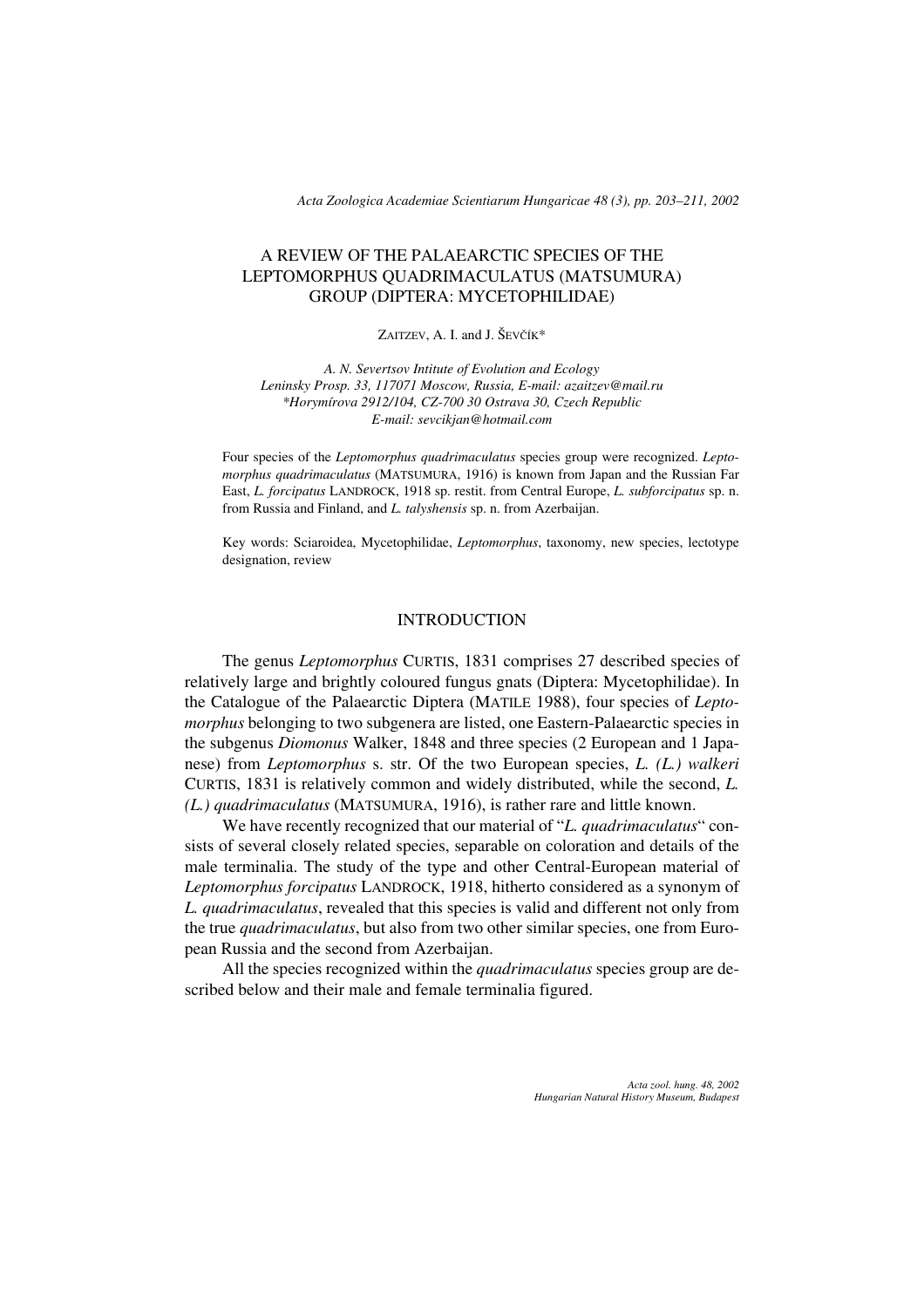## MATERIAL AND METHODS

Altogether 39 specimens (both dried and stored in ethanol) from institutional and private collections have been examined. Male and female terminalia were macerated and cleared in 10 per cent potassium hydroxide, neutralized in acetic acid and placed in a pinned microvial filled with glycerol, or were left in ethanol. The terminology principally follows SÖLI (1997).

Collections examined: IEE – A. N. Severtsov Institute of Ecology and Evolution, Moscow, Russia; MMB – Moravian Museum, Brno, Czech Republic; JŠ– Collection of JAN ŠEVČÍK, Ostrava, Czech Republic; PCH – Collection of PETER CHANDLER, Melksham, United Kingdom.

## SURVEY OF THE PALAEARCTIC SPECIES OF THE L. QUADRIMACULATUS GROUP

# *Leptomorphus forcipatus* LANDROCK, 1918 sp. restit. (Figs 7, 10, 15–18)

#### *Leptomorphus forcipatus* LANDROCK, 1918: 107 (as var. of *walkeri* CURTIS, 1831).

Type material examined. Lectotype (herewith designated)  $\partial$ , labelled: "Árvaváralja" (= Slovakia, Oravský Podzámok, District Dolný Kubín), "Kertész", "24.vi.1914" (reverse of the same label), "Collectio K. Landrock, K Czižek, D. Jacentkovský" (MMB). The lectotype is designated to elucidate the identity and fix the status of this species.

Other material examined. Czech Republic, Bohemia, Šumava Mts., Rokytská slať, peat-bog, 16.6.–21.7.1999, 1  $\Im$ , M. Barták & Š. Kubík leg., Malaise trap (JŠ); Moravia & Silesia, Hrubý Jeseník Mts, Vrbno pod Pradědem env., Jelení Bučina Nature Reserve, maple-beech forest, 21.7.–24.9.1998, 1  $\circ$ , yellow dishes filled with ethylene glycol (JŠ); Podyjí National Park, Horní Břečkov, 27.5.–7.6.2001, 1 $\beta$ , M. Barták & Š. Kubík leg., Malaise trap (JŠ); Suchdol nad Odrou, Suchdolský les forest, 24.7.2002, 1  $\beta$ , ex larva, collected on the lower side of *Stereum subtomentosum* (JŠ); Šilheřovice, Černý les Nature Reserve, beech forest, 1.–16.6.1998, 2  $\Im$ , yellow dishes filled with ethylene glycol (JŠ, IEE). Poland, Cisna, 19.9.1991, 1  $\delta$ , A. E. Stubbs leg. (PCH). Slovakia, Bukovské vrchy Mts, Nová Sedlica, 24.8.2001 (ex 26.8.2001),  $1 \nless 1 \nless 1$  in copula, reared from pupae collected on the lower side of *Stereum hirsutum* (JŠ); Bukovské vrchy Mts, Uličské Krivé, Rožok National Nature Reserve, virgin beech forest, 23.8.–14.10.2001, 1  $\beta$ , yellow dishes filled with ethylene glycol (JŠ).

Description. Male. Head mostly brown, clypeus light brown with long pale setae, palpus yellow. Antenna: flagellum dark brown, scapus yellow, pedicel brownish yellow, sixth flagellomere twice as long as broad. Thorax two-coloured, mesonotum with three dark brown wide longitudinal stripes, front corners, lateral and hind margins of mesonotum yellow, with dark oval spot above base of wing. Scutellum yellowish, dorsocaudally brown. Mediotergite yellow with brown medial posterior area. Laterotergite and preepisternum 2 yellowish, with ventral margin brown. Wing length 7.6 – 7.8 mm, wing with dark central spot, extending from Sc to stem of M fork, preapical band extending back to wing margin, clouds present also between branches of Cu fork and behind Cu2, stem of M fork 3 times as long as rm, base of Cu fork before base of r-m. Halteres yellow with brown knobs. Legs yellowish, first tarsomere 1.7 times as long as fore tibia, fore tibia with 9–10 a, 4–6 d, 5 pd, 7–8 p, 5–9 pv,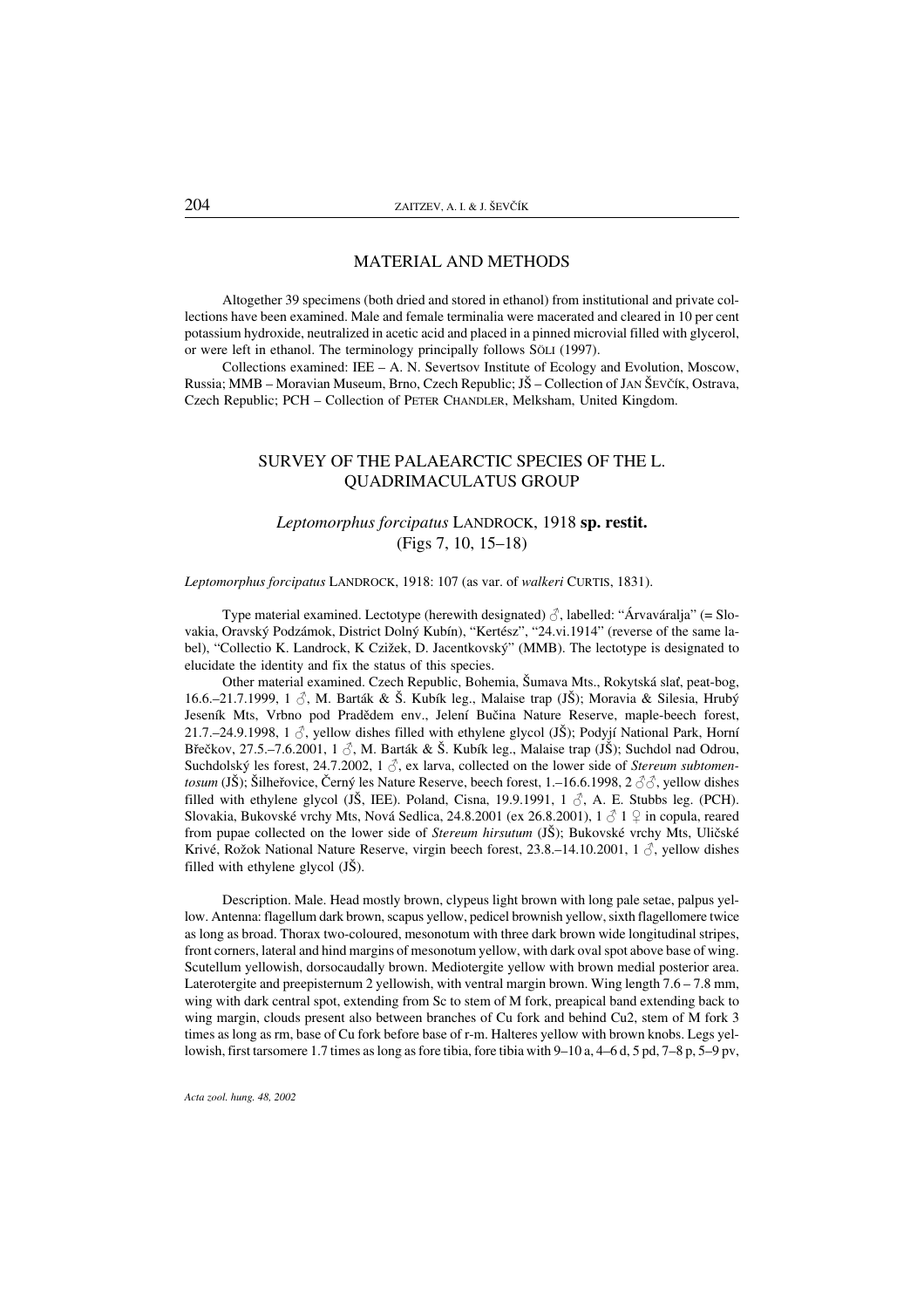

Figs 1–6. *Leptomorphus* WALK.: 1, 3 – *L. quadrimaculatus*(Russia, Lazo); 2, 6 – *L. subforcipatus*sp. n. (holotype); 4, 5 – *L. talyshensis* sp. n. (holotype): 1, 4, 6 = male terminalia (dorsal view); 2, 3, 5 = gonostylus (ventral view)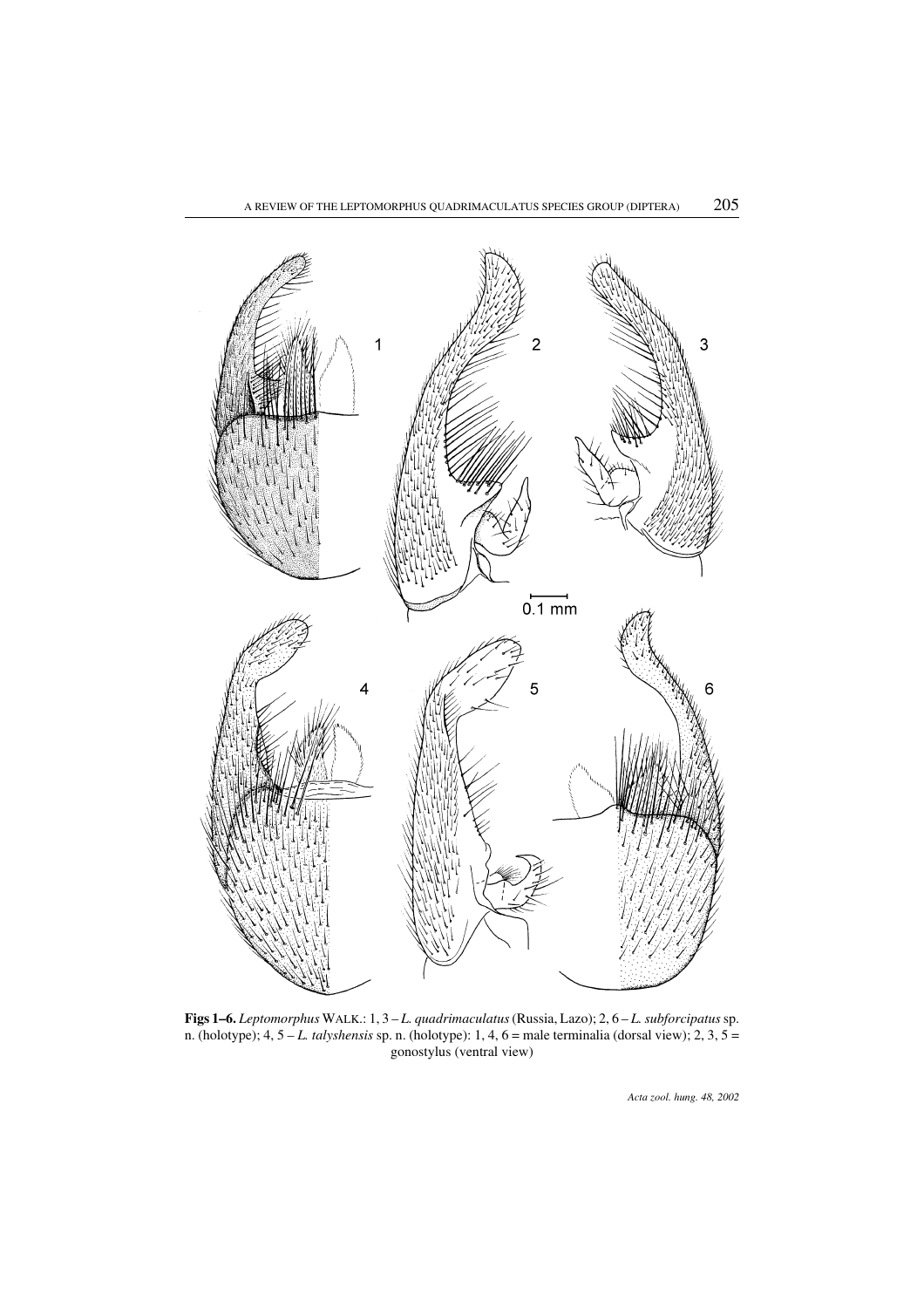numerous v, arranged in 2 irregular rows; mid tibia with 9–12 a, 6 d, 7–11 pd, 9–10 p, 3–5 pv, 4–7 v; hind tibia with 9–14 a, 11–13 d, 12–13 pd, 11–12 p, 7 v, 4–7 av. Abdomen brownish yellow, apically darker. Tergites 1 to 6 brownish yellow, T2 basally brown, T6 caudally brown, T7 dark brown. Terminalia yellow (Figs 7, 10, 15, 16).

Female. Similar to male in coloration. Terminalia yellow (Figs 17, 18).

Distribution. This species is reliably known only from the Czech Republic, Slovakia and Poland. At present, there is no voucher specimen of *L. forcipatus* from Hungary (MATILE 1988, erroneously recorded by PAPP & ŠEVČÍK 2001) and the records (both as *L. quadrimaculatus*) from Switzerland (CHANDLER 1998) and Russian Karelia (POLEVOI 2001) should be verified.

Biology. Larva found on the lower side of the fruit body of *Stereum hirsutum* and *S. subtomentosum*, where also pupation takes place. The mating was observed immediately after emerging from pupa and lasted several hours (in the laboratory conditions).

Remarks. *L. forcipatus* is close to *L. subforcipatus* sp. n., from which it differs in the shape of gonostylus. We prefer to designate the specimen from LAND-ROCK's collection as a lectotype, because LANDROCK (1918) did not state the number of specimens examined. The lectotype male is from northeastern Slovakia, not Hungary as considered by previous authors. The lectotype differs slightly from the other specimens, mainly in the shape of caudal margin of T9, but it is probably only intraspecific variability.

> *Leptomorphus quadrimaculatus* (MATSUMURA, 1916) (Figs 1, 3, 8, 12)

*Boletina quadrimaculatus* MATSUMURA, 1916: 440; *Lepitomorphus 4-maculata*, OKADA, 1936: 99 (lapsus calami); *Lepitomorphus 4-maculatus*, OKADA, 1939: 302.

Material examined. Russia: Primorsky Reg., Lazo, Sokolchi, 11.VII.1979, 5  $\Im$   $\Im$ , 4  $\Im$   $\Im$ , Zaitzev leg.; the same data, 21.VII.1979, 1.VIII.1979, 2  $\Im$ , Zaitzev leg.; Primorsky Reg., Kedrovaya Pad Reserve, IX.1960, 1  $\circ$ , 1  $\circ$ , Krivosheina leg.; Khabarovsky Reg., Bychikha, 3.VII.1975, 1  $\circ$ , Mamaev leg.; Tuva, Ishtii-Hem, 13.VIII.1979, 1  $\beta$ , Krivosheina leg. (IEE).

Description. Male. Head dark brown, palpus yellow; antenna dark brown, sixth flagellar segment twice as long as broad. Thorax dark brown, mesonotum shining. Wing length 6.5–8 mm, wing with dark central spot extending from Sc to stem of M fork, preapical band extending back to wing margin, clouds present also between branches of Cu fork and behind Cu2; stem of M fork 2.5 times as long as rm, base of Cu fork before base of rm. Halteres with brownish knobs. Legs yellow, basal parts of first and hind coxae dark, first basitarsus twice as long as fore tibia; fore tibia with 14–15 a, 6–7 d, 7–12 pd, 12–14 p, numerous v, arranged in irregular rows; mid tibia with 14–15 a, 11–13 d, 14–21 pd, 14 p, 5–8 v, 10–11 av; hind tibia 19–20 a, 18–21 d, 21–23 pd, 18–20 p, 7–10 pv, 14 v. Abdomen shining dark brown. Terminalia brown.

Female. Similar to male in coloration. Ovipositor light brown, cerci yellow.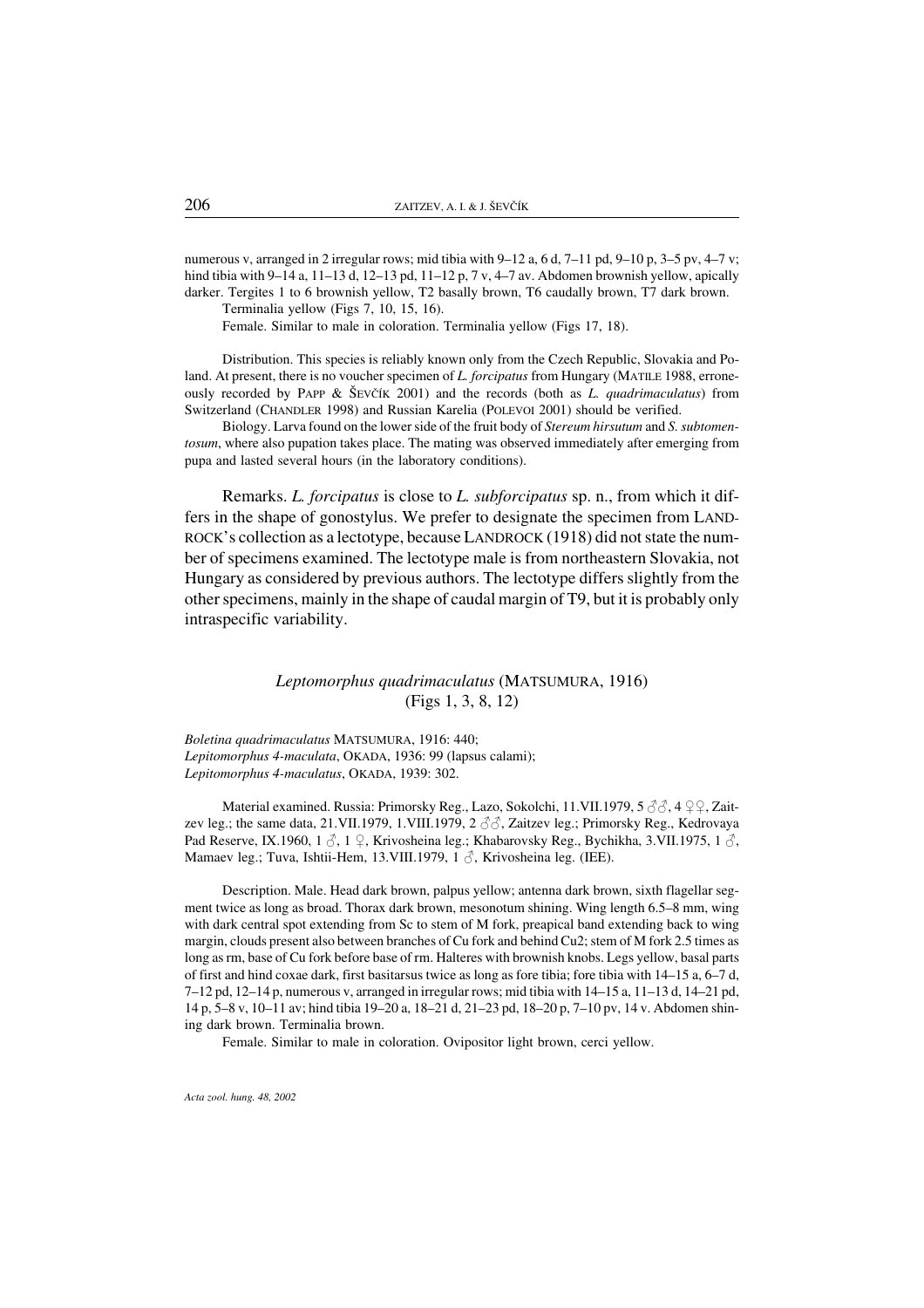

Figs 7–10. *Leptomorphus* WALK.: 7, 10 – *L. forcipatus* (Czech Republic, Šilheřovice); 8 – *L. quadrimaculatus* (Russia, Lazo); 9 – *L. subforcipatus* sp. n. (Russia, Moscow region): 7 = male terminalia (dorsal view); 8, 9 – female terminalia (lateral view); 10 = gonostylus (ventral view)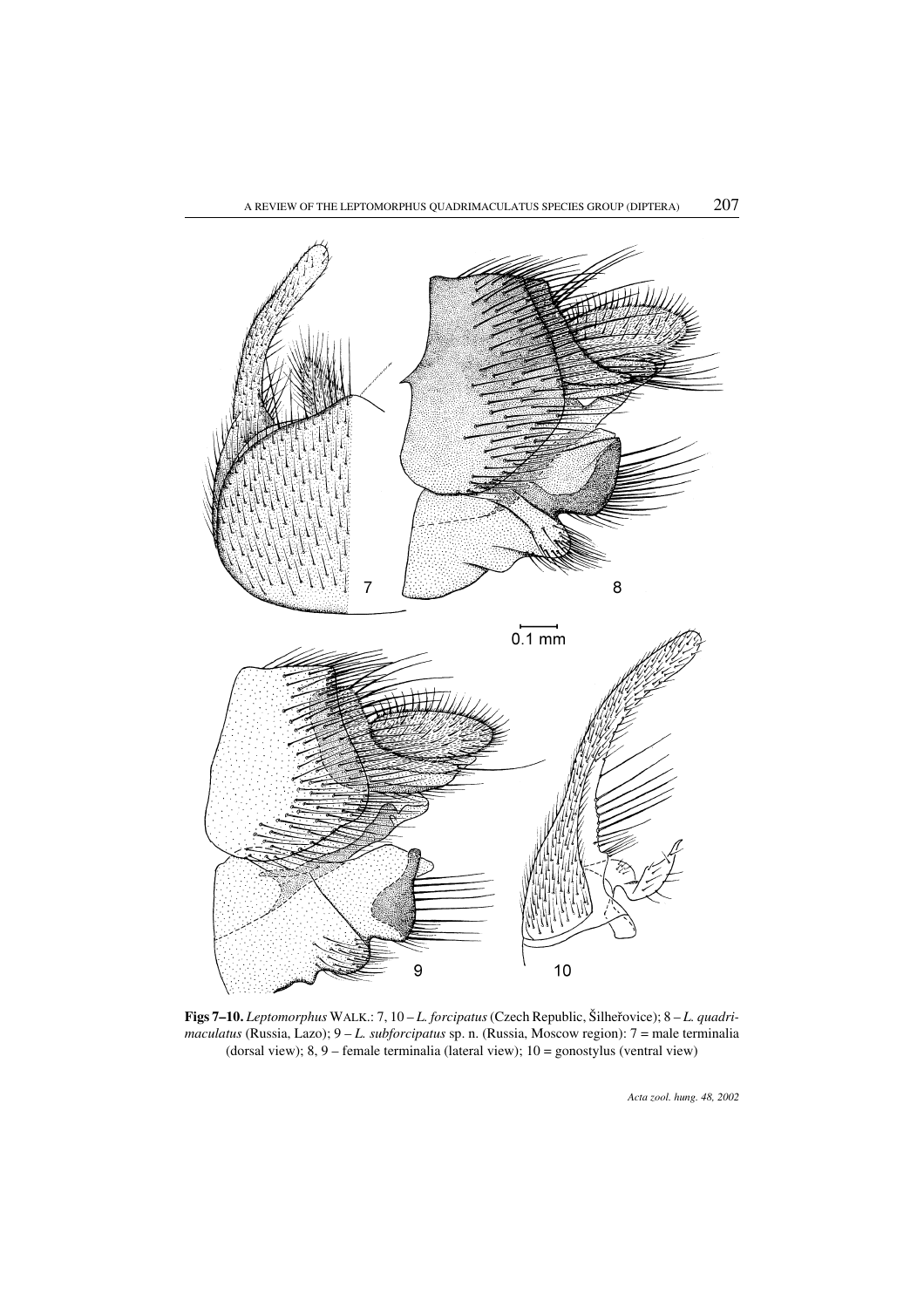# Leptomorphus subforcipatus sp. n. (Figs 2, 6, 9, 13)

*Leptomorphus forcipatus*, KRIVOSHEINA, ZAITZEV, YAKOVLEV, 1986, fig. 36, 6; *Leptomorphus quadrimaculatus*, ZAITZEV, 1994 (part), fig. 54, 4; Zaitzev, 1999, fig. 99, 5.

Material examined. Holotype  $\Diamond$ : Russia, Moscow Reg., Pavlovskaya Sloboda, 10.VII.1982, Zaitzev leg. (IEE). Paratypes. Russia:  $4 \text{ }\mathcal{J} \mathcal{J}$ , 1  $\varphi$ , with the same data;  $3 \text{ }\mathcal{J} \mathcal{J}$ , Moscow Prov., Ovrazhki, 30.VII.1984, Zaitzev leg.; 1  $\Diamond$ , Moscow Reg., Anikeevka, 15.IX.1982, Zaitzev leg.; 1  $\Diamond$ , Kostroma Prov., Ugory, 8.IX.1981, Zaitzev leg.; 1  $\Diamond$ , Karelia, Tolvoyarvi, 29.VI–2.VII.1998, Tietäväinen leg.; Finland,  $1 \delta$ , Ilomantsi, Tapionaho, 7–28.VII. 1993, Yakovlev leg. (IEE).

Description. Male. Head dark brown, clypeus light brown or yellow, palpus yellow; antenna dark brown, scapus and pedicel yellow, sixth flagellar segment twice as long as broad. Thorax twocoloured, mesonotum shining dark brown with yellow hind corners, scutellum brown, mediotergite yellow with brown central area, laterotergite yellowish brown. Wing length 6–8 mm, wing with dark



Figs 11–14. *Leptomorphus* WALK.: 11, 14 – *L. talyshensis*sp. n. (paratype); 12 – *L. quadrimaculatus* (Russia, Lazo); 13 – *L. subforcipatus*sp. n. (Russia, Moscow region): 11–13 = female sternite 8 (ventral view);  $14$  = female terminalia (lateral view)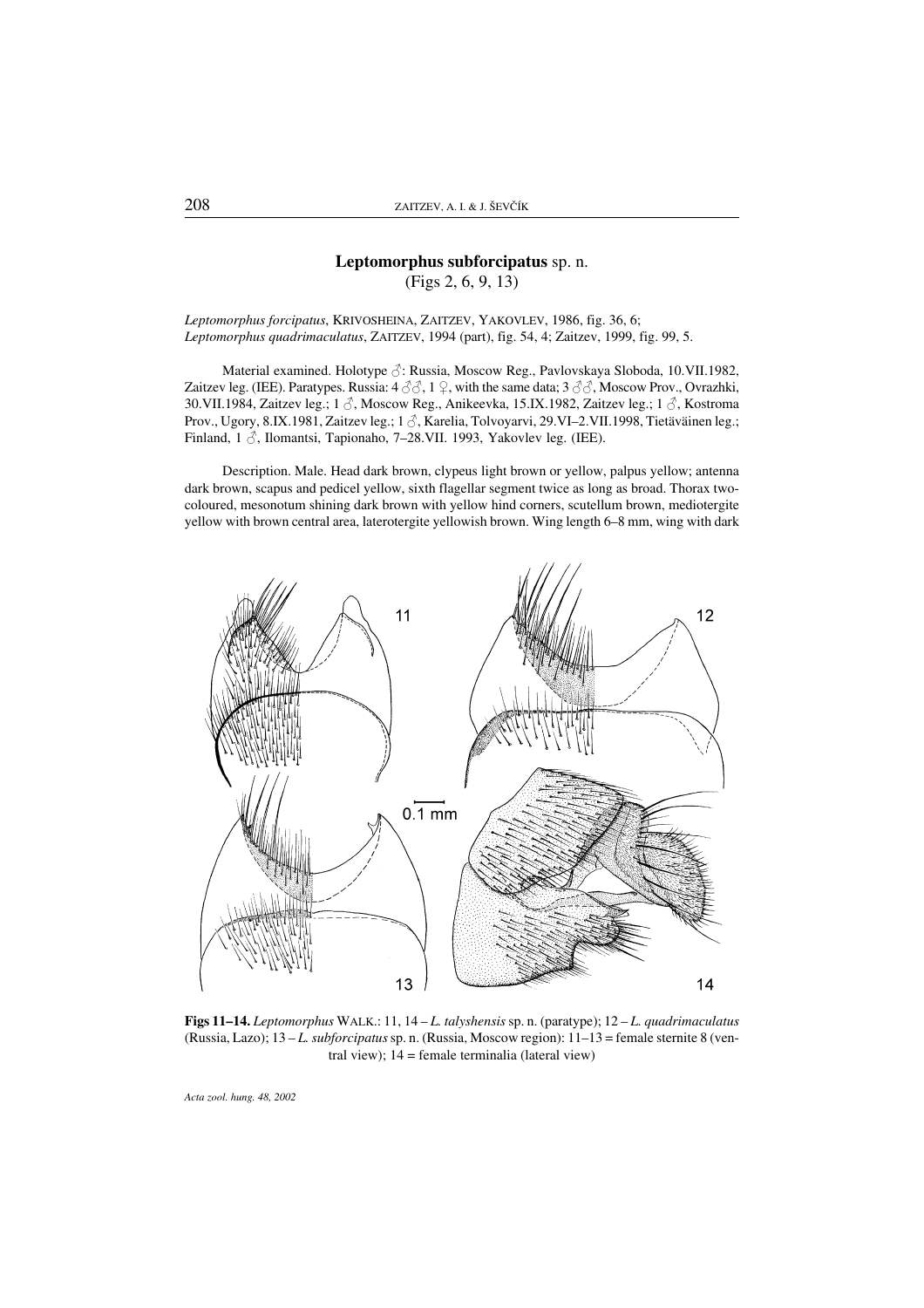15 16  $0.1 \text{ mm}$  $17$ 18

central spot, extending from Sc to stem of M fork, preapical band extending from Sc to stem of M fork, preapical band extending back to wing margin, clouds present also between branches of Cu fork and behind Cu2, stem of M fork 2.5 times as long as rm, base of Cu fork before base of rm. Halteres with brownish knobs. Legs yellow, first tarsomere 1.5 times as long as fore tibia, fore tibia with 9–10

Figs 15–18. *Leptomorphus forcipatus* LANDROCK: 15–16 = lectotype, male terminalia: 15 = tergite 9 (dorsal view); 16 = gonostylus (ventral view); 17–18 = Slovakia, Nová Sedlica, female terminalia:  $17 =$  lateral view;  $18 =$  sternite 8 (ventral view)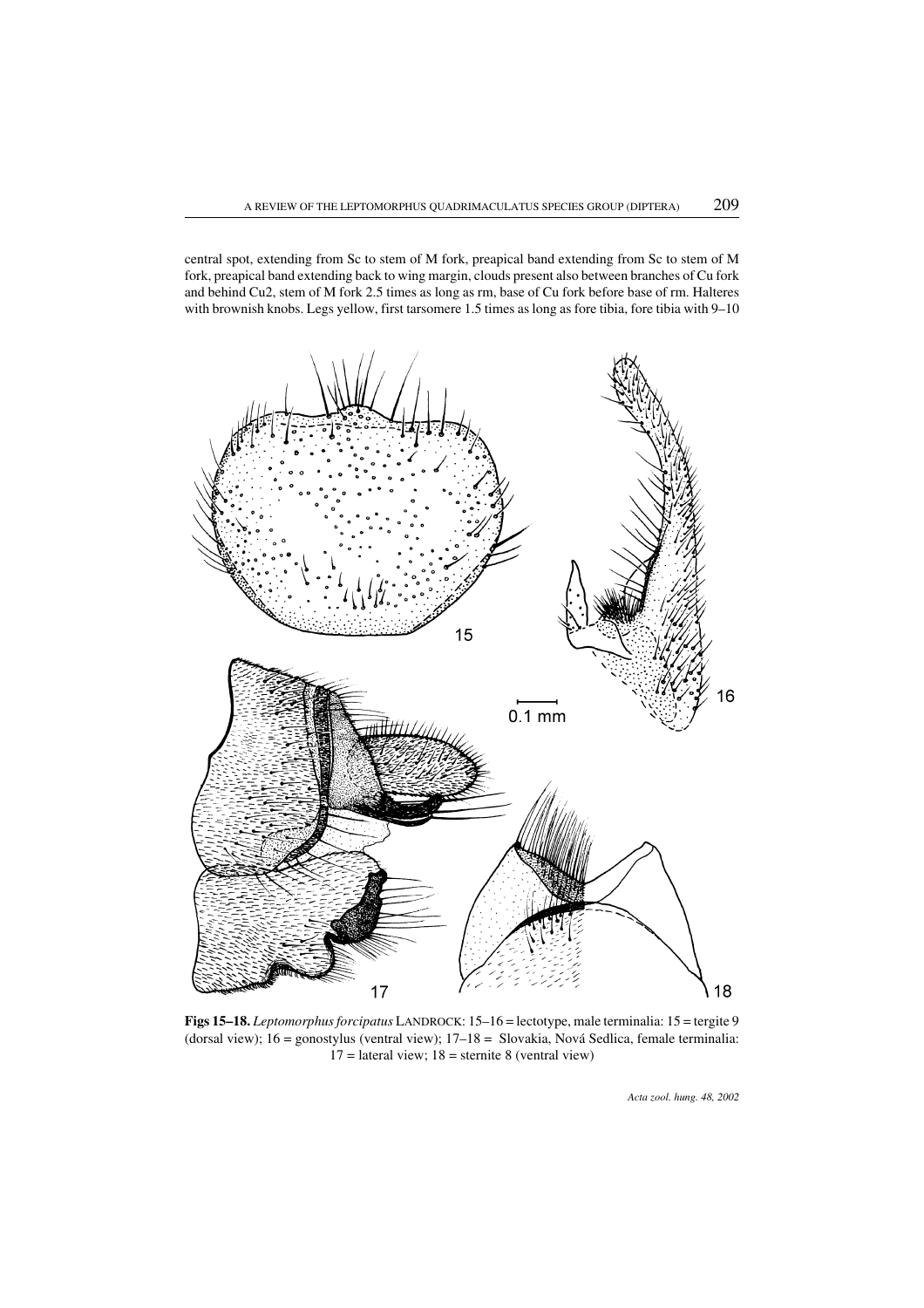a, 4–6 d, 5 pd, 7–8 p, 5–9 pv, numerous v, arranged in 2 irregular rows; mid tibia with 9–12 a, 6 d, 7–11 pd, 9–10 p, 3–5 pv, 4–7 v; hind tibia with 9–14 a, 11–13 d, 12–13 pd, 11–12 p, 7 v, 4–7 av. Abdomen brown. Terminalia yellowish brown.

Female. Similar to male in coloration. Ovipositor yellow.

Remark. This species is very close to *L. quadrimaculatus* (MATSUMURA), from which it differs in the coloration of thorax and in the shape of gonostylus.

## Leptomorphus talyshensis sp. n. (Figs 4, 5, 11, 14)

Material examined. Holotype  $\hat{\beta}$ : Azerbaijan, Avrora, 13.V.1980, Zaitzev leg. Paratypes:  $\hat{\beta}$ ,  $\hat{\beta}$ , with the same data (IEE).

Description. Male. Head yellow, vertex light brown, clypeus and palpus yellow, antennae with sixth flagellar segment twice as long as broad. Thorax two-coloured; mesonotum shining dark brown with yellow lateral parts, laterotergite yellow with brownish lower margin, pleuron yellow. Wing length 7 mm, wing with dark central spot, starting from Sc and ending behind stem of M fork, apical part of wing darkened, clouds present also between branches of Cu fork and behind Cu2; stem of M fork 3.5 times as long as rm, base of Cu fork under base of rm. Halteres with brown knobs. Legs yellow, first tarsomere twice as long as fore tibia, fore tibia with 6–8 a, 2 d, 1–3 pd, 5 p, 6 pv, 15 v; mid tibia with 16 a, 8 ad, 5 d, 8 pd, 6 p, 3–4 v; hind tibia with 8 a, 10 ad, 8 d, 6 pd, 4 p, 4 v. Abdomen two-coloured, tergites 1–5 yellow with dark brown hind margins, tergite 6 dark brown with narrow yellow fore margin. Terminalia yellow.

Female. Similar to male in coloration. Ovipositor yellow.

Remarks. This species is close to *L. forcipatus* LANDROCK, from which it differs mainly in the coloration of abdomen and in the shape of gonostylus.

### KEY TO SPECIES

- 1 Wing with dark central spot extending from Sc to stem of M fork and preapical band extending back to wing margin. Base of Cu fork before base of rm. Abdomen shining dark brown 2
- Wing with dark central spot starting from Sc and ending behind stem of M fork. Base of Cu fork under base of rm. Abdomen two-coloured, tergites 1–5 yellow with dark brown hind margins. Male terminalia as on Figs 4, 5; ovipositor as on Figs 11, 14 *L. talyshensis* sp. n.
- 2 Thorax unicolorous dark brown. Male terminalia as on figs 1, 3; ovipositor as on Figs 8, 12 *L. quadrimaculatus* (MATSUMURA)